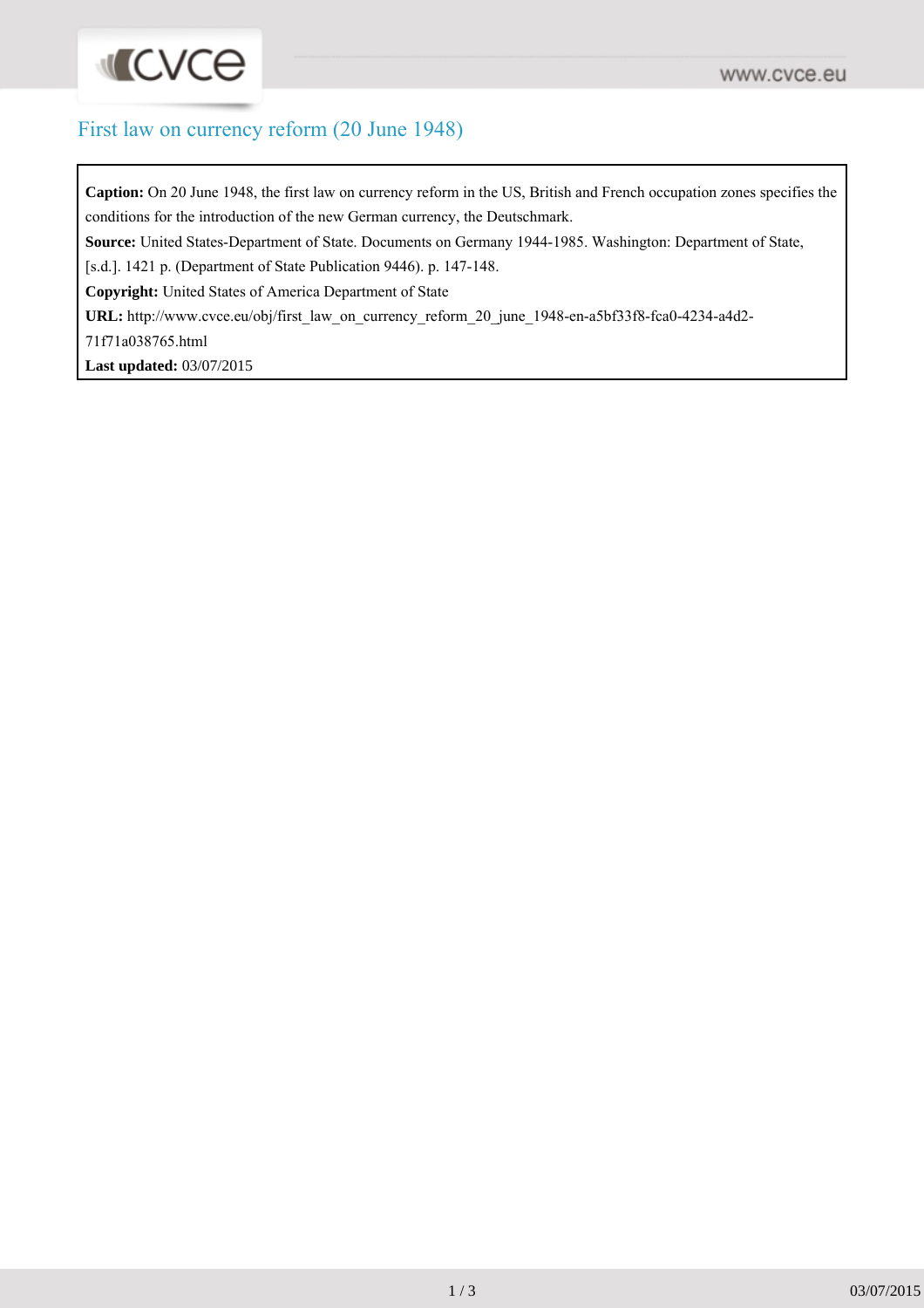## **INCVCe**

## **Summary of the First Law of Currency Reform Promulgated by the Three Western Military Governors, Effective June 20, 1948**

The first law of the reform of the German currency promulgated by the Military Governments of Great Britain, the United States, and France will go into effect on June 20. The old German currency is hereby invalidated. The new currency will be the deutsche mark which will be divided into 100 deutsche pfennig.

The old money, the reichsmark, the rentenmark and mark notes issued in Germany by the Allied Military authorities, will become invalid on June 21. The only exceptions are old mark notes and coins up to a denomination of one mark. In order to prevent a temporary shortage of small change, these small notes and coins will remain in use until further notice at one tenth their old or nominal value. Nobody, however, need accept more than 50 pieces of small change in payment of any kind. Postage stamps will also remain valid at one tenth their nominal value.

As a first measure, each inhabitant of the western zone will receive a certain sum in the new deutsche mark. This per capita sum amounts to 60 marks, to be paid against an equal sum of old bank notes. Forty marks will be paid out this Sunday, the remaining 20 one month later. For example, for a family of four, 240 marks of old money can be paid in, for which the family receives immediately 160 deutsche marks and an additional 80 marks one month later.

Other money held by the German public, as well as savings accounts in banks, savings banks, and postalsavings institutions will be converted into deutsche marks at a later date. The conversion rate, which will drastically reduce the total amount of money in circulation, as well as other details concerning the exchange of these amounts of money, will be published shortly in further laws. During this later conversion operation, the per capita quota already received will be deducted from the deutsche mark funds then converted or credited to the individual. Thus, if a person has an account with a bank which, through this later conversion, is reduced to 200 deutsche marks, he will still have deducted from this the sixty marks which he already received as his per capita quota in the new currency.

The per capita quota will be paid this coming Sunday by the same offices issuing food rationing stamps. In order to receive the new money, all persons must observe the following instructions:

Individuals must show their food ration and identity cards and hand in 60 marks in old money. As far as families are concerned, the per capita quota for the whole family will be delivered to the head of the family after he has produced the food ration and identity cards for each family member and has handed in 60 marks for each person. Persons who are physically incapable of appearing themselves may send a representative who, however, must be authorized by a letter stating the reason for non-appearance of the person concerned. If the head of a family is incapacitated, by sickness or otherwise, from appearing, another member of the family can pick up the per capita quota, again submitting an authorization. Special regulations will apply to travelers; they will find them at the nearest food-ration office.

Wages and salaries must be paid in the new currency as of Sunday. Wage and salary recipients who are paid on a bi-monthly or monthly basis in advance will get a reimbursement of 70 percent, in new money, for the days between the tenth day after currency reform and their next pay day (for which they were paid in advance in old currency).

There will be a moratorium of one week for all money obligations in reichsmarks. That is to say, during this week (ending June 26) no debts should be paid.

Prices will not be affected by the currency reform. In all laws, administrative regulations, contracts, etc., the new currency will simply replace the old.

Business enterprises will, upon application, receive advances to tide them over. This aid in new deutsche mark will depend on the number of employees and the size of their holdings in old money. In principle, they will receive 80 marks per employee, the total aid not to exceed their holding in old currency.